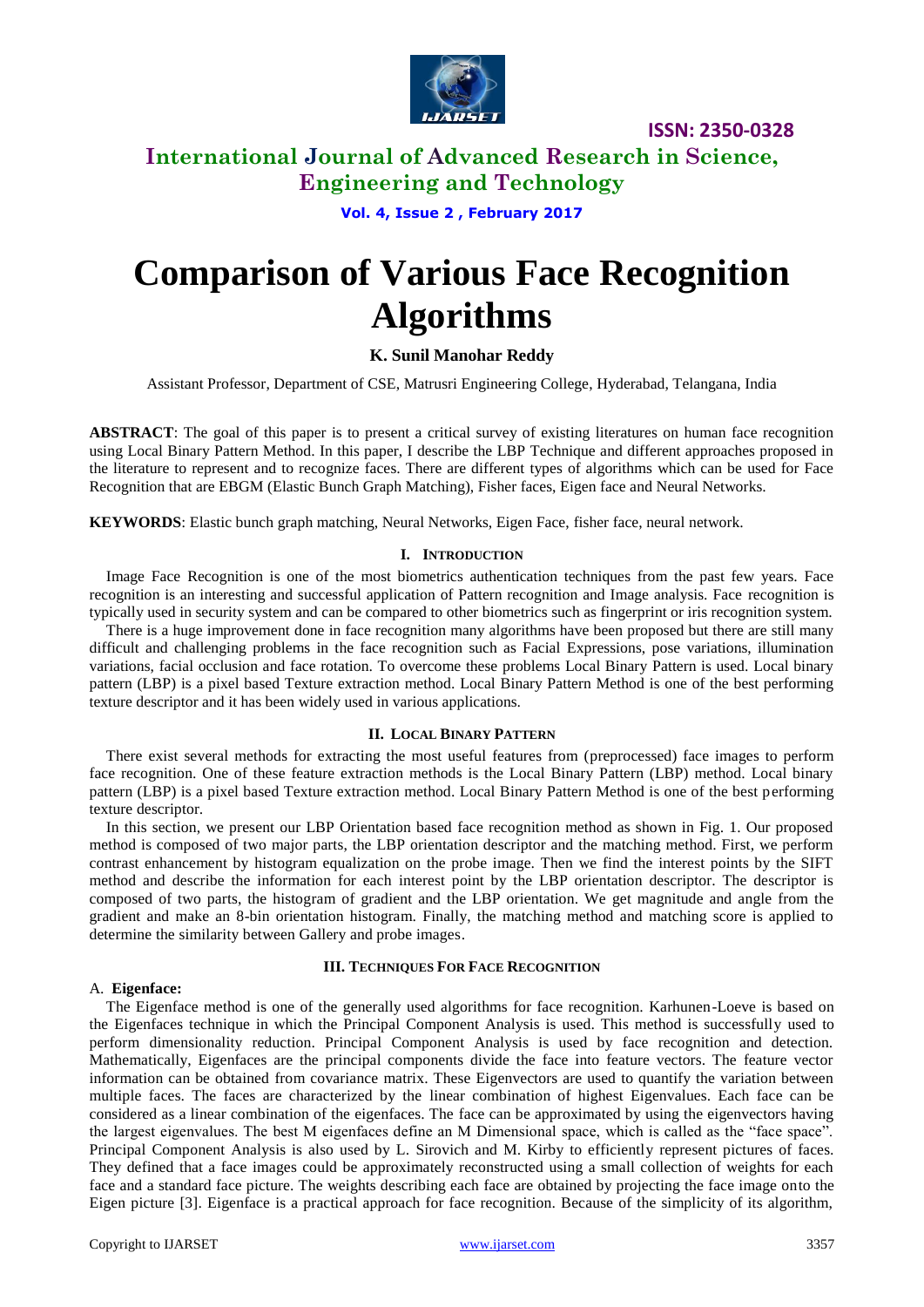

# **ISSN: 2350-0328 International Journal of Advanced Research in Science, Engineering and Technology**

## **Vol. 4, Issue 2 , February 2017**

implementation of an eigenface recognition system becomes easy. It is efficient in processing time and storage. PCA reduces the dimension size of an image in a short period of time.



**Fig. 1: The LBP Orientation Based Face Recognition flow.**

There is a high correlation between the training data and the recognition data. The accuracy of eigenface depends on many things. As it takes the pixel value as comparison for the projection, the accuracy would decrease with varying light intensity. Preprocessing of image is required to achieve satisfactory result. An advantage of this algorithm is that the eigenfaces were invented exactly for those purpose what makes the system very efficient [4]. A drawback is that it is sensitive for lightening conditions and the position of the head. Disadvantages-Finding the eigenvectors and eigenvalues are time consuming on PPC. The size and location of each face image must remain similar PCA (Eigenface) approach maps features to principle subspaces that contain most energy.

### B. **Neural Networks:**

The neural networks are used in many applications like pattern recognition problems, character recognition, object recognition, and autonomous robot driving. The main objective of the neural network in the face recognition is the Feasibility of training a system to capture the complex class of face patterns. To get the best performance by the neural network, it has to be extensively tuned number of layers, number of nodes, learning rates, etc. The neural networks are nonlinear in the network so it is widely used technique for face recognition. So, the feature extraction step may be more efficient than the Principal Component Analysis. The authors Achieved 96.2% accuracy in the face recognition process when 400 images of 40 individuals. The classification time is less than 0.5 second, but the training time is as long as 4 hours features in a hierarchical set of layers and provides partial Invariance to translation, rotation, scale, and deformation. The disadvantage of the neural network approach is that when the number of classes increases. [5], [6] Multi-Layer Perceptron (MLP) with a feed forward learning algorithms was chosen for the proposed system for its Simplicity and its capability in supervised pattern matching. It has been successfully applied to much pattern classification problems. [7] A new approach to face detection with Gabor wavelets & feed forward neural network was presented. The method used Gabor wavelet transform and feed forward neural network for both finding feature points and extracting feature vectors. The experimental results have shown that proposed method achieves better results compared to other Successful algorithm like the graph matching and eigenfaces methods. A new class of convolutional neural network was proposed where the processing cells are shunting inhibitory neurons. Previously shunting inhibitory neurons have been used in conventional feed forward architecture for classification and non-linear regression and were shown to be more powerful than MLPs i.e. they can approximate complex decision surfaces much more readily than MLPs. A hybrid neural network was presented which is combination of local image sampling, a self-organizing map neural network, and a convolutional neural network. The SOM provides a quantization of the image samples into a topological space where inputs that are nearby in the original space are also nearby in the output space, therefore providing dimensionality reduction and invariance to minor changes in the image sample. The convolutional neural network (CNN) provides for partial invariance to translation, rotation, scale, and deformation. PCA+CNN & SOM+CNN methods are both superior to eigenfaces technique even when there is only one training image per person. SOM +CNN method consistently performs better than the PCA+CNN method. [8] A new face detection method is proposed using polynomial neural Network (PNN) [9]. The PCA technique used to reduce the dimensionality of image patterns and extract features for the PNN. Using a single network the author had achieved fairly high detection rate and low false positive rate on images with complex backgrounds. In comparison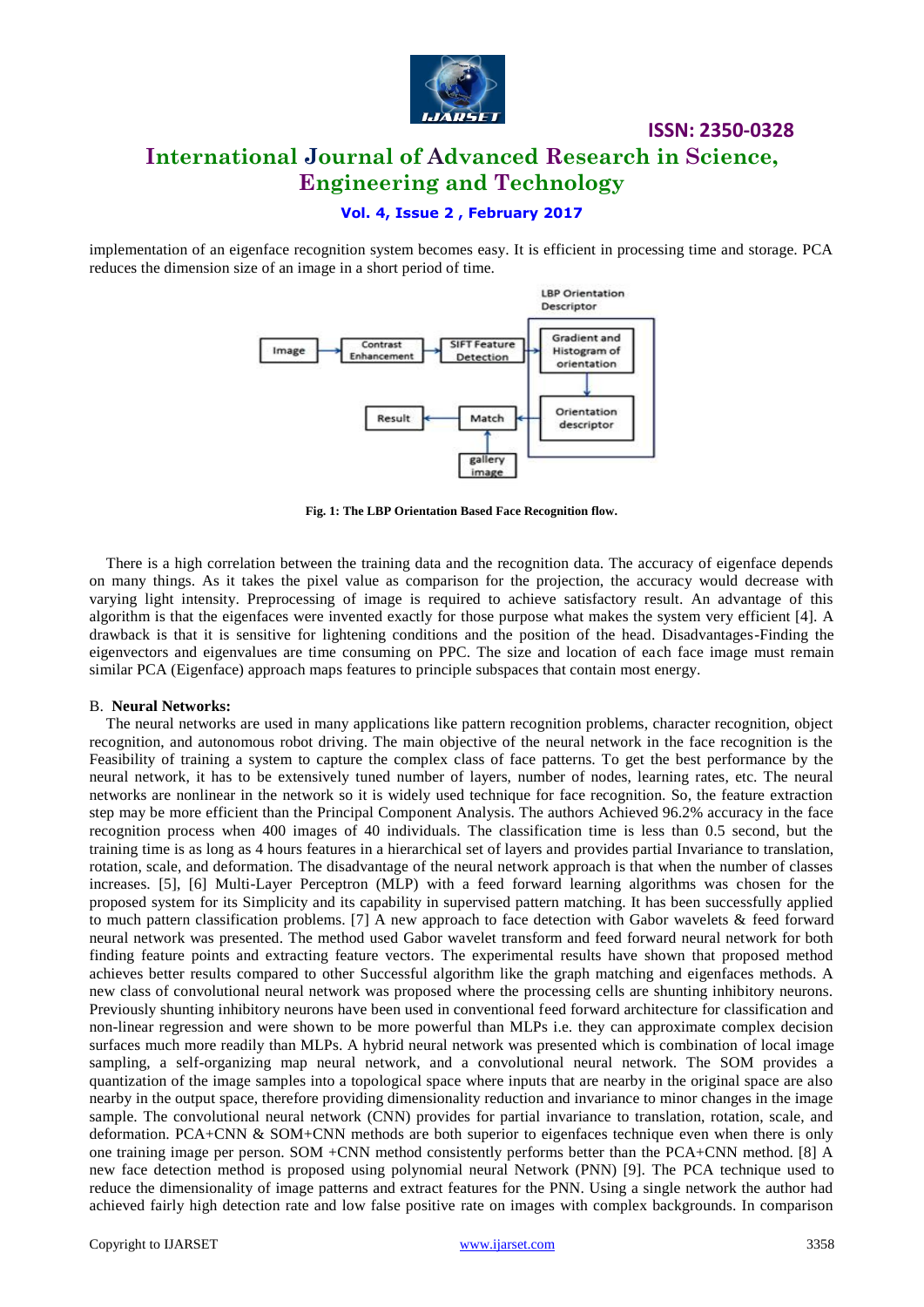

**ISSN: 2350-0328**

# **International Journal of Advanced Research in Science, Engineering and Technology**

### **Vol. 4, Issue 2 , February 2017**

with a multilayer perceptron, the performance of PNN is superior. To best reflect the geometry of the 3D face manifold and improve recognition, Spectral Regression Kernel Discriminate Analysis (SRKDA) based on regression and spectral graph analysis introduced in proposed method. [10] When the sample vectors are non- linear SRKDA can efficiently give exact solutions than ordinary subspace learning approaches. It not only solves high dimensional and small sample size problems, but also enhances feature extraction from a face Local non- linear structure. SRKDA only needs to solve a set of regularized regression problems and no eigenvector computation involved, which is a huge saving in computational cost. [11]

### C. **Fisherface:**

Fisherfaces is one the most successfully widely used method for face recognition. It is based on appearance method. In 1930 R.A Fisher developed linear/fisher discriminant analysis for face recognition.[12] It shows successful result in the face recognition process. LDA method demonstrated in (Belhumeur et al., 1997; Zhao et al., 1999; Chen et al., 2000; Yu and Yang, 2001; Liu and Wechsler. 2002; Lu et al, 2003a, b; Ye and Li., 2004). [13] All used LDA to find set of basis images which maximizes the ratio of between-class scatter to within- class scatter. The disadvantage of LDA is that within the class the scatter matrix is always single, since the number of pixels in images is larger than the number of images so it can increase detection of error rate if there is a variation in pose and lighting condition within same images. So to overcome this problem many algorithms has been proposed. Because the fisherfaces technique uses the advantage of within-class information so it minimizes the variation within class, so the problem with variations in the same images such as lighting variations can be overcome.[2] The fisherface method for face recognition described by Belhumeur et al [14] uses both principal component analysis and linear discriminant analysis which produce a subspace projection matrix, similar as used in the eigenface method. However, the fisherface method is able to take advantage of within-class information, minimizing variation within each Class, yet still maximizing class separation. Like the eigenface construction process, the first step of the fisherface technique is take each (NxM) image array and reshape into a  $((N*M) x1)$  vector. Fisherface is similar to Eigenface but with enhancement of better classification of different classes image. With FLD, one can classify the training set to deal with different people and different facial expression. We have better accuracy in facial expression than Eigen face approach. Besides, Fisherface removes the first three principal components which are responsible for light intensity changes; it is more invariant to light intensity. [4] The disadvantages of Fisherface are that it is more complex than Eigenface to finding the projection of face space. Calculation of ratio of between- class scatters to within-class scatter requires a lot of processing time. Besides, due to the need of better classification, the dimension of projection in Face space is not as compact as Eigenface, results in larger storage of the face and more processing time in recognition. [4]

### D. **Elastic Bunch Graph Matching:**

Face recognition using elastic bunch graph matching is based on recognizing faces by estimating a set of features using a data structure called a bunch graph. [15] Same as for each query image, the landmarks are estimated and located using bunch graph. Then the features are extracted by taking the number of instances of Gabor filters which is called "face graph". The matching percentage (*MSEBGM*) is calculated on the basis of similarity between face graphs of database and query image. In 1999, Elastic Bunch Graph Matching was suggested by LaurenzWiskott, Jean-Marc Fellous, and Norbert Kruger and Christoph von der Malsburg of University of Southern California. This approach is totally different to Eigenface and Fisherface. It uses elastic bunch graph to automatically locate the fudicial points of the face such as eyes, nose, mouth, etc. and recognize the face according to These face features. Elastic Bunch Graph Matching (EBGM) uses the structure information of a face which reflects the fact that the images of the same subject tend to translate, scale, rotate, and deform in the image plane. It uses the labeled graph, edges are labeled the distance information and nods are labeled with wavelet coefficients in jets. After that this model graph can be used to generate image graph. The model graph can be rotated, scaled, translated and deformed during the Matching process. The Gabor wavelet transformation is used to produce the local features of the face images. Gabor wavelets Are biologically motivated convolution kernels in the shape of plan waves restricted by a Gaussian envelop function, the set of convolution coefficients for kernels of different orientations and frequencies at one image pixel is called a jet. [4] In the Elastic graph matching the basic process is to compare graphs with images and to generate new graphs. In its simplest version a single labeled graph is matched onto an image. A labeled graph has a set of jets arranged in a particular spatial order. A relative set of jets can be selected from the Gabor wavelet transform of the image. The image jets initially have the same relative spatial arrangement as the graph jets, and each image jet relatives to one graph jet. The similarity of the Graph with the image then is simply the average jet similarity between image and graph jets. For increase similarity it allows some translation, rotation and distortion up to some extent. In contrast to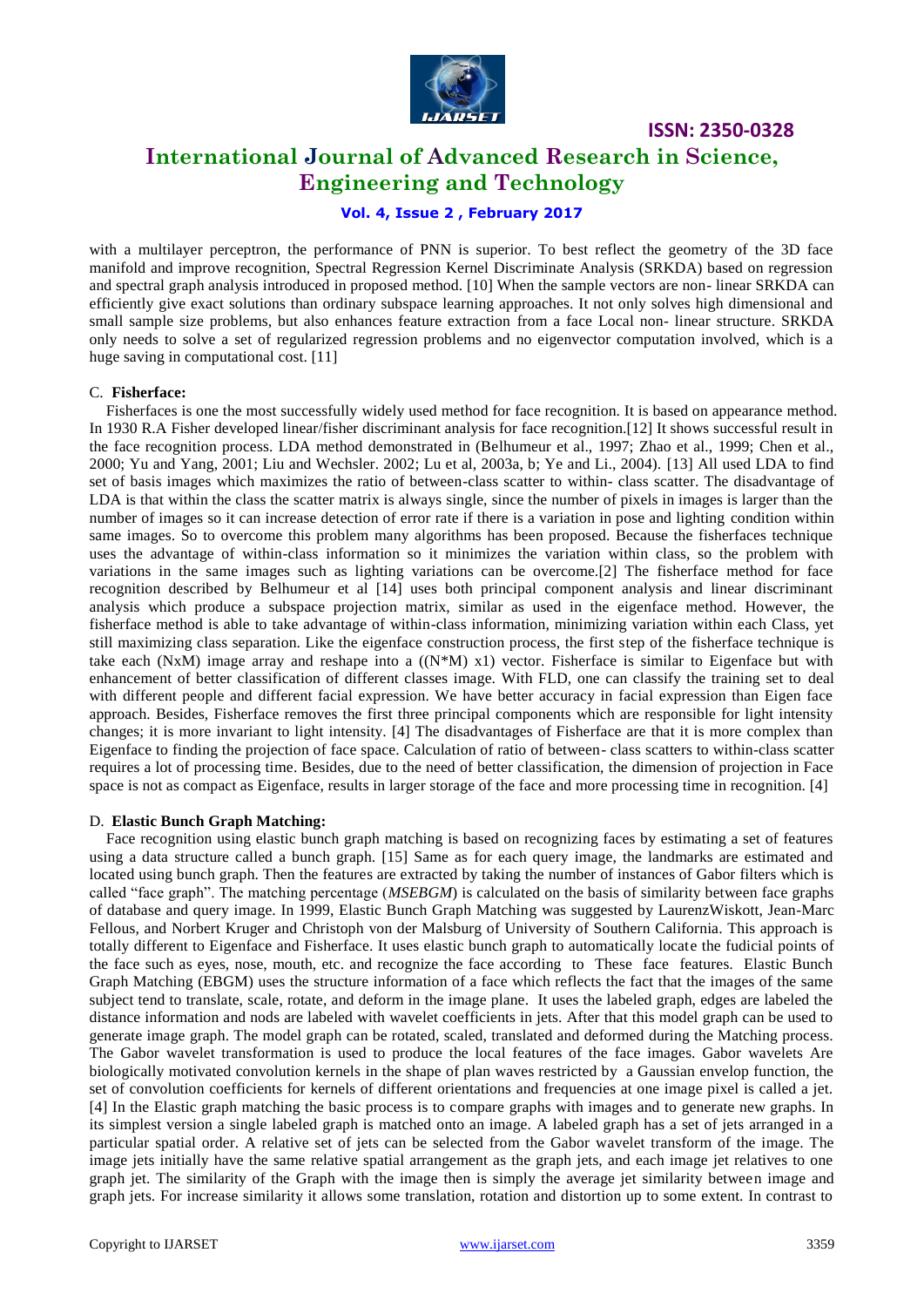

**ISSN: 2350-0328**

# **International Journal of Advanced Research in Science, Engineering and Technology**

### **Vol. 4, Issue 2 , February 2017**

eigenfaces the elastic bunch graph matching technique treat one vector per feature of faces. The advantage of this is that change or missing any one feature it does not mean that the person will not recognized. The stored data can be easily extended to a database for storage. When a new face images is added, no additional effort is need to modify templates, as it already stored in the database. It is possible to recognized person up to rotation of 22 degrees. Disadvantage of this algorithm is that it is very sensitive to lightening conditions and a lot of graphs have to be placed manually on the face. When changes in lighting are large, result will have a significant decrease in recognition rate. [4]

### **IV.CONCLUSION**

Face recognition is a challenging problem in the field of Image processing and computer vision. Because of lots of Application in different fields the face recognition has received great attention. In this paper different face recognition algorithms are mentioned with their advantages and disadvantages. You can use any of them as per your requirement and application. Future work can be done to improve efficiency of discussed algorithms and improve performance.

#### **REFERENCES**

- [1] Jigar M. Pandya, Devang Rathod, Jigna J. Jadav," A Survey of Face Recognition approach", International Journal of Engineering Research and Applications (IJERA) ISSN: 2248-9622 [www.ijera.com](http://www.ijera.com/) Vol. 3, Issue 1, January -February 2013, pp.632-635.
- [2] Jyoti S. Bedre, Shubhangi Sapkal, "Comparative Study of Face Recognition Techniques: A Review", Emerging Trends in Computer Science and Information Technology – 2012(ETCSIT2012) Proceedings published in International Journal of Computer Applications® (IJCA) 12.
- [3] A. S. Tolba, A.H. El-Baz, and A.A. El-Harby," Face Recognition: A Literature Review", International Journal of Signal Processing 2:2 2006.
- [4] Sushma Jaiswal, Dr. (Smt.) Sarita Singh hadauria, Dr. rakesh Singh Jadon," Comparison between Face Recognition Algorithm-Eigenfaces, Fisherfaces and Elastic Bunch Graph Matching", Volume 2, No.7, July 2011 Journal of Global Research in Computer Science.
- [5] Ming-Hsuan Yang, David J. Kriegman and NarendraAhuja, "Detecting Faces in Images: A Survey," IEEE Transactions on Pattern ANALYSIS and Machine Intelligence, Vol. 24, No. 1, January 2002.
- [6] Kirby, M. and Sirovich, L. 1990. Application of the Karhunen-Loeve procedure for the characterization of human faces". IEEE Trans. Patt. Anal. Mach. Intell. 12.
- [7] Li X. and Areibi S., ―"A Hardware/Software codesign approach for Face Recognition", The 16th,International Conference on Microelectronics, Tunisia,2004.
- [8] Lin-Lin Huang, Akinobu Shimizu, Yoshihiro Hagihara, Hidefumi Kobatake, "Face detection from cluttered images using a polynomial neural network", Elsevier Science 2002.
- [9] U. KreQel, J. SchRurmann, "Pattern classification techniques based on function approximation, in: H.Bunke, P.S.P. Wang (Eds.), Handbook of Character Recognition and Document Image Analysis", World Scienti5c, Singapore, 1997, pp. 49–78.
- [10] Yue Ming, Qiuqi Ruan, Xiaoli Li, Meiru Mu, " Efficient Kernel Discriminate Spectral Regression for 3D Face Recognition", Proceedings Of ICSP 2010.
- [11] Mohammed Javed, Bhaskar Gupta, "Performance Comparison of Various Face Detection Techniques", International Journal of Scientific Research Engineering & Technology (IJSRET) Volume 2 Issue1 pp 019-0027 April 201[3 www.ijsret.org](http://www.ijsret.org/) ISSN 2278 – 0882 IJSRET @ 2013.
- [12] R. A. Fisher, "The Use of Multiple Measurements in Taxonomic Problems", 1936.
- [13] Belhumeur, V., Hespanda, J., Kiregeman, D., 1997," Eigenfaces vs. fisherfaces: recognition using class specific linear pojection", IEEE Trans. on PAMI, V. 19, pp. 711-720.
- [14] Hong Duan, Ruohe Yan, Kunhui Lin, "Research on Face Recognition Based on PCA", 978-0-7695- 3480-0/08 2008 IEEE.
- [15] Laurenz Wiskott, Jean-Marc Fellous, Norbert Krüger, and Christoph von der Malsburg, ―"Face Recognition by Elastic Bunch Graph Matching", IEEE Transactions on pattern analysis and machine intelligence, Vol. 19, pp. 775-779, No.7 July 1997.
- [16] K.; Subban, R.; Krishnaveni, K.; Fred, L.; Selvakumar, R.K Nallaperumal, "Human face detection in color images using skin color and template matching models for multimedia on the Web", Wireless and Optical Communications Networks, 2006 IFIP International Conference on 11-13 April 2006, pp. 5-10.
- [17] R. Bruneli and T. Poggio, "Face recognition: features versus templates," IEEE Trans. Pattern Analysis and Machine Intelligence, vol. 15, pp. 1042-1052, 1993.
- [18] R.J. Baron, "Mechanism of human facial recognition," Int'l J.Man Machine Studies, vol. 15, pp. 137-178, 1981.
- [19] Muhammad Sharif, Research Journal of Applied Sciences, Engineering and Technology 4(23): 4979-4990, 2012, ISSN: 2040-7467.

#### **AUTHOR'S BIOGRAPHY**